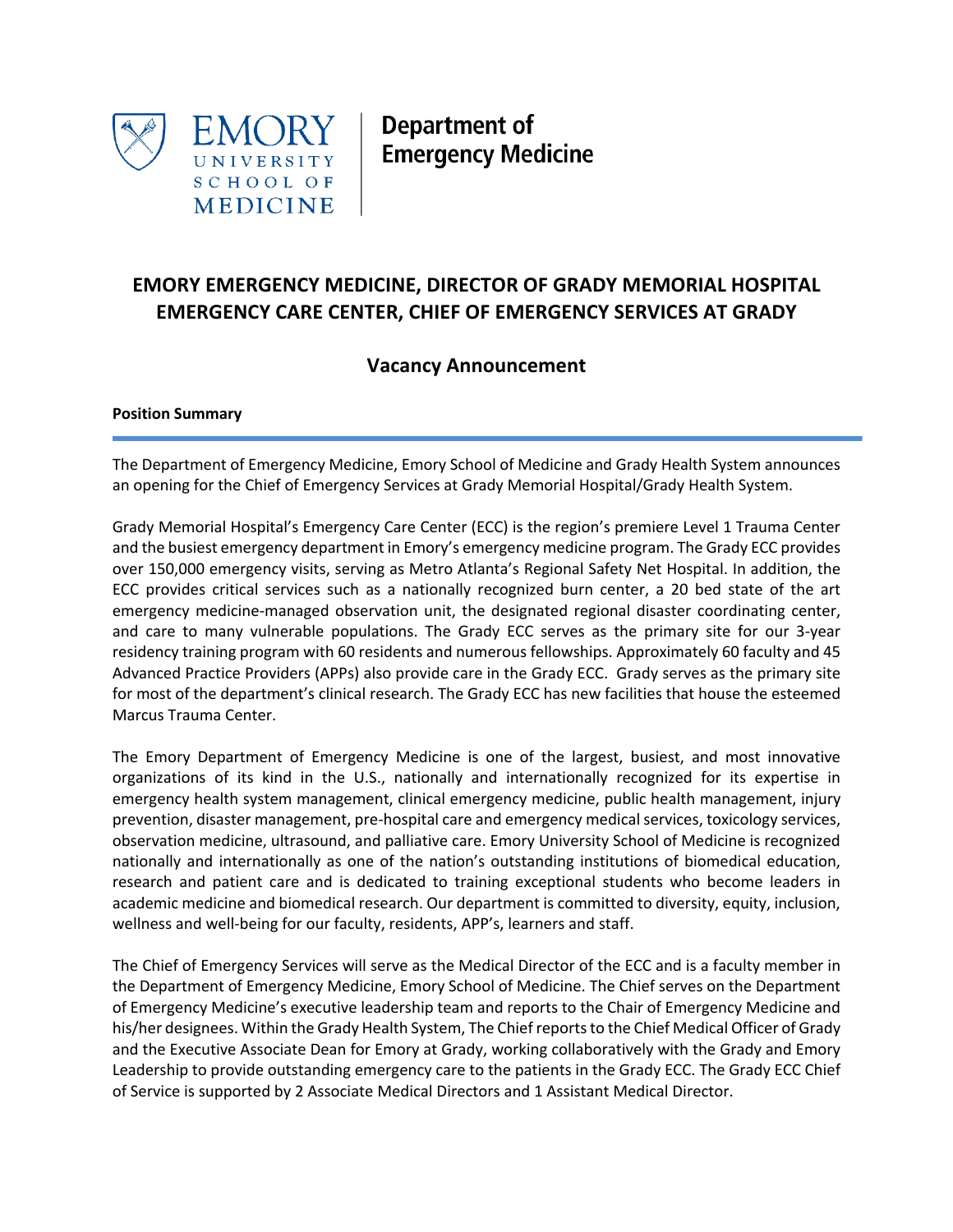Our vision is to be the premier academic Emergency Medicine Department in the nation by leading the transformation in acute and emergency care delivery. This will be accomplished through discovery of innovative data-driven solutions that improve the patient/family experience, preparing the next generation of emergency care providers for the future and guiding discoveries that save lives, improve health and provide hope.

### **Qualifications**

Successful candidates will be an accomplished leader in the field of Emergency Medicine who will be able to present a vision for building and sustaining a top-ranked emergency department. A qualified candidate will be a nationally recognized board certified Emergency Medicine physician who will have the necessary privileges to provide patient care throughout Emory Healthcare and Grady Health System. An advanced degree such as MPH, MHA, and MBA is desirable but not mandatory. The individual will provide senior leadership in all clinical, educational and research endeavors involving emergency medicine for the faculty located in the Emergency Care Center at Grady, with responsibility for the continued development of an academically distinguished department within the Emergency Medicine program. Candidates should have a minimum of 5 years of experience directing emergency care services in a high volume emergency department and embrace the core values of the department. S/he will be an accomplished operational and strategic leader with direct administrative experience to include a broad understanding of complex health strategies and issues challenging the field of Emergency Medicine and its medical education programs.

#### **For Consideration**

## **Interested candidates may submit a** *letter of interest & curriculum vitae including current research portfolio* **directly to:**

Dr. David W. Wright, MD Professor and Chair, Department of Emergency Medicine Emory University School of Medicine

## **david.wright@emory.edu**

*Interested candidates should also apply by submitting an application for:*  https://faculty-emory.icims.com/jobs/64352/job

*Emory University is an EOAA employer. Women and members of minority groups are strongly encouraged to apply. Emory offers a highly competitive salary and fringe benefits package.*

**Medical Director - Emergency Care Center**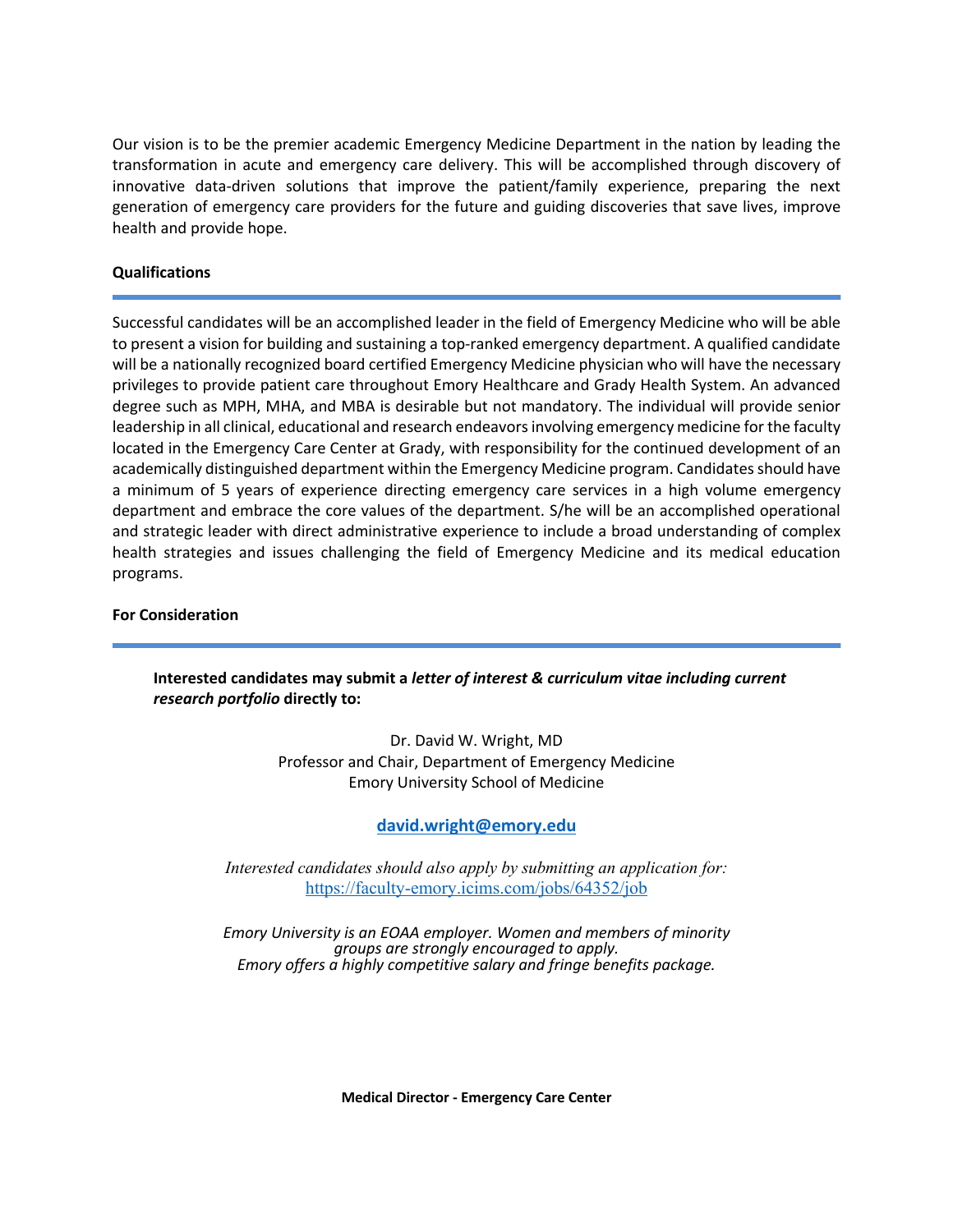#### **Job Description**

#### **1. Managerial Leadership**

- o Establish, implement and enforce ED policies and procedures
- o Represent the ECC on all appropriate hospital and ED committees, including:
	- Quality Council
	- Trauma Outcome Review Committee
	- Emergency Care Services
	- Medical Executive Committee, in the event of Chair's absence
- o Establish and maintain regular ECC specific meetings
	- Medical Administration Team
	- GMH Core Faculty Meetings
	- Collaborative Practice Committee
	- ECS Director
	- EM Chief Residents
- o Establish and maintain regular EM departmental committees
	- Executive Committee
	- Service Committee
	- Education Committee
	- Research Committee
- o Maintain ongoing relationships with Grady Executive Staff
- o Assign appropriate administrative tasks to core faculty
- o Lead and develop the Associate/Assistant Medical Directors a Grady

#### **2. Operations Management**

- o Provide 24 hour-a-day administrative coverage
- $\circ$  Serve as liaison to executive and medical staff for decisions regarding admissions, diversion. transfers and disasters
- o Continuous review of faculty, resident and midlevel-provider schedules
- o Policy analysis and detailed planning and implementing new technology
- o Development of critical/clinical pathways and case management

#### **3. Financial Management**

- o Financial management concepts and applications for providers
- o Analyze financial and budget statements
- o Create ECC budget in conjunction with ECS Director and ECS Business Manager
- o Implement cost-benefit analysis in health service
- o Creation of performance measures

#### **4. Strategy and Planning**

- o Create ECC strategic plan with at least yearly progress updates
- $\circ$  Develop, in conjunction with collaborative practice team, organizational mission, goals and objectives
- o Participate in all strategic decision making that involves the ECC
- o Process analysis from the strategic perspective
- o Develop strategic alliances and partnerships

#### **5. Legal and Risk Management**

- o Investigate, review and address all complaints
- o Implementation of CQIJTQM principles
- o Work closely with ECS QI Director
- o Review all legal and risk action associated with the ECC